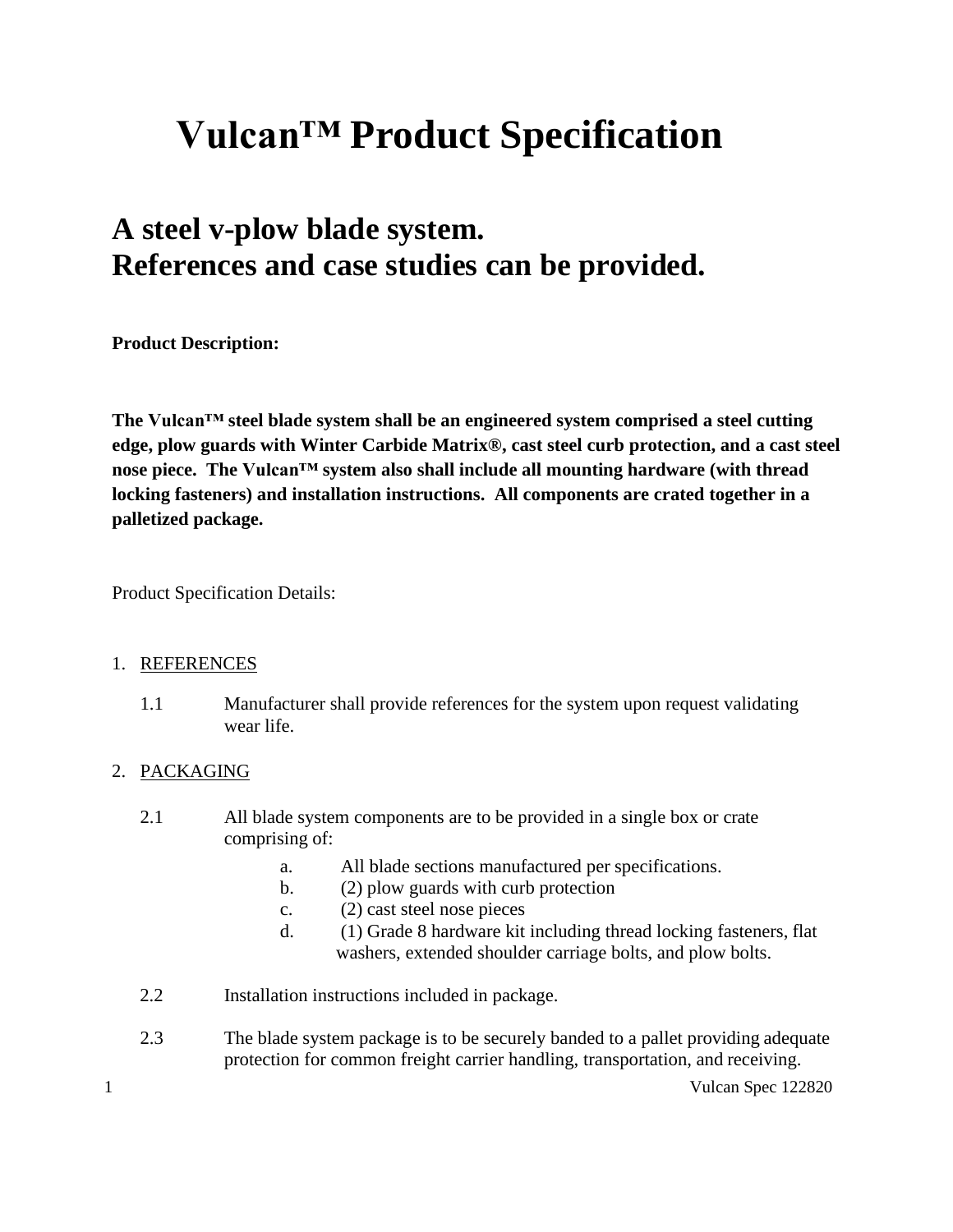2.4 Packaging will provide adequate protection from the elements incurred during normal transportation and storage.

#### 3. MAIN BLADE

- 3.1 The blade shall be boron steel.
- 3.2 Dimensions: 6" high x 5/8" thick x 40-3/4" or 46-3/4" length
- 3.3 Tolerance between hole spacing is +/- 1/16", non-accumulative, from center to center across full length of blade.
- 3.4 Blade to have slotted holes for mounting to plow

#### 4. CAST NOSE PIECE

- 4.1 High impact Grade A-22 steel casting.
- 4.2 Nose piece to minimize gap in v-plow center
- 4.3 Angled end to allow for movement of wings without interference
- 4.4 Nose piece has tab to interlock with main blade

#### 5. PLOWGUARD JR

- 5.1 ASTM Grade A-36 Hot rolled bar, 1 1/8" in thickness.
- 5.2 Dimensions: 6" high x 1-1/8" thick x 9" length
- 5.3 Guard will have Winter Carbide Matrix® weld 7/8" min. in height for the full length of the 1 1/8" thick steel base.
- 5.4 Mounting holes to be drilled 11/16" diameter, then counter-sunk with square punched to accept 5/8" Plow Bolts for flush mounting to blades.
- 5.5 Guards will be Class 7 Orange<sup>TM</sup> texture powder coated to provide corrosion resistance and safer handling.

#### 6. MOUNTING HARDWARE

6.1 The mounting hardware will consist of high-quality thread locking components consisting of Grade 8 carriage bolts, Grade 8 plow bolts, all metal lock nuts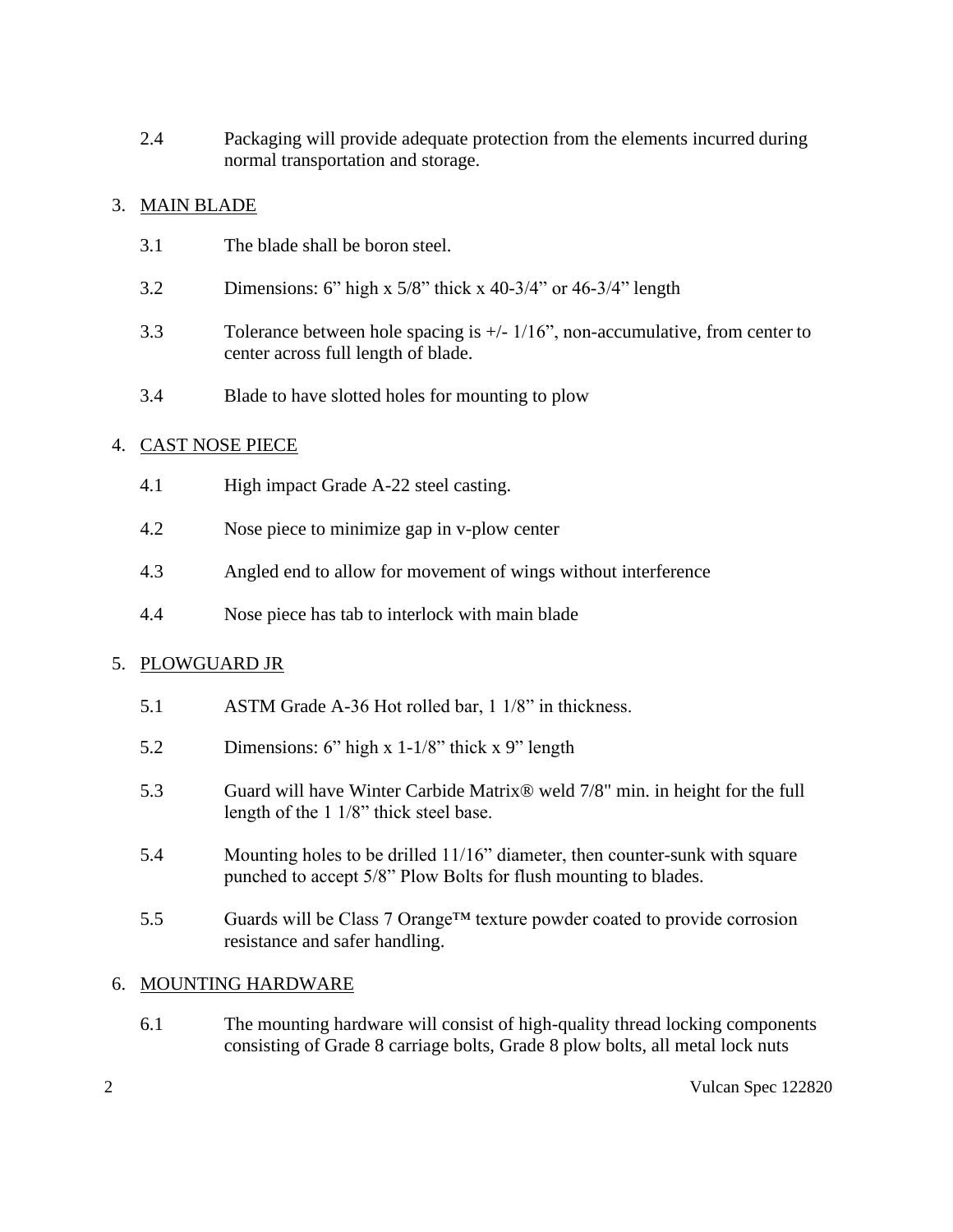and flat washers. All items to be pre-counted and sealed for corrosion resistance.

#### 7. FINISHED PRODUCT

- 7.1 Finished guards will be Class 7 Orange ™ texture powder coated to provide corrosion resistance and safer handling.
- 7.2 Finished blade shall comply with standard blade manufacturing tolerances.
- 7.3 Manufacturer's literature shall be furnished as required.